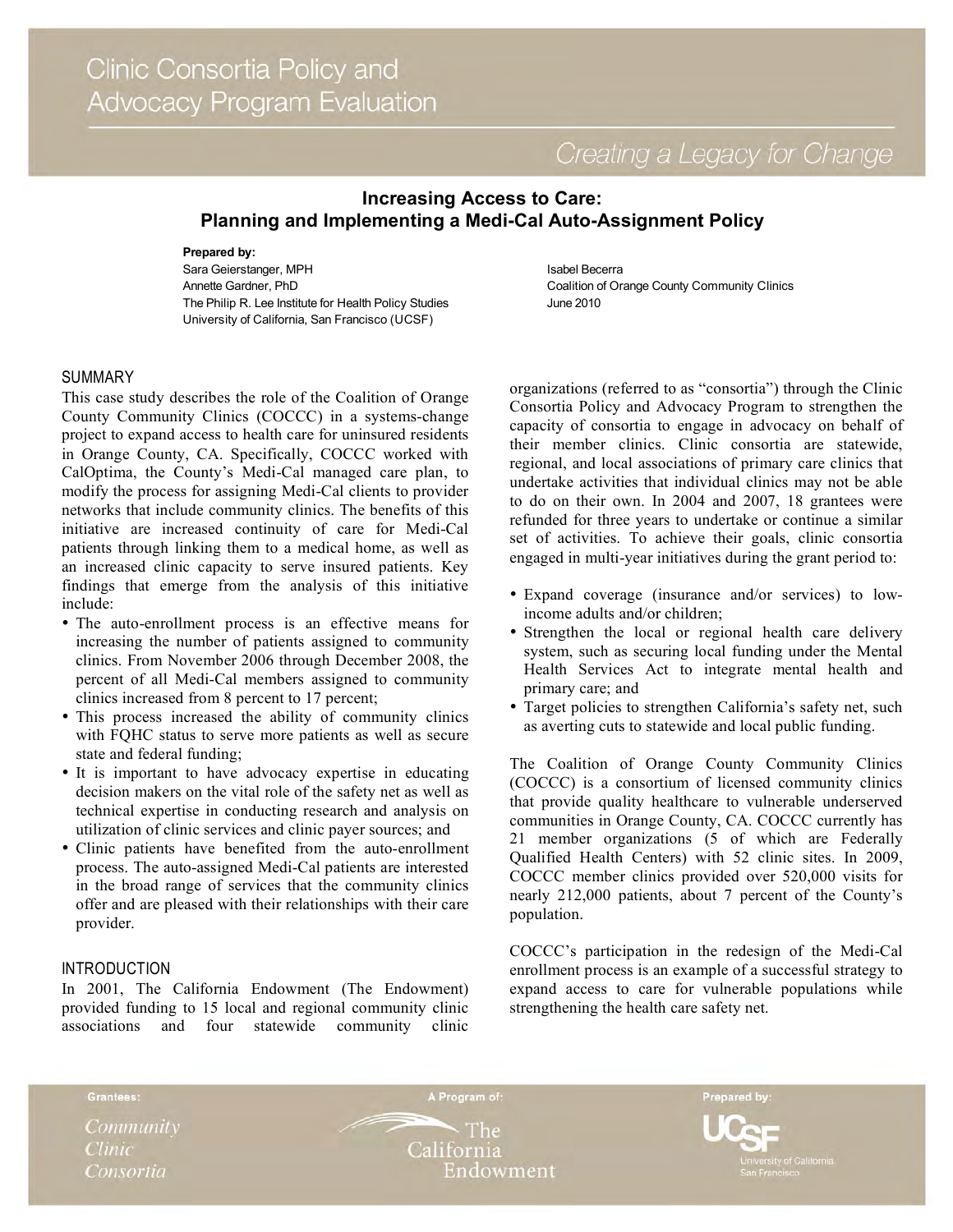### METHODS

In 2009, UCSF staff reviewed background documents and conducted open-ended interviews with a sample of member clinics, clinic consortia staff, and partner organizations that were involved with each initiative. Informants were asked to describe their involvement in the initiative, challenges encountered, and benefits to clinics and their target populations.

# FINDINGS

## THE ISSUE: EXPANDING MEDI-CAL COVERAGE

Although Orange County's Medi-Cal enrollees had traditionally been given the choice of selecting one of 11 provider networks (such as Monarch and CHOC Health Alliance), as well as a Primary Care Physician (PCP), about half did not make a selection. Some enrollees could not read or understand the instructional packets; others simply may not have opened the packets. When this happened, CalOptima, the County Organized Health System that administers health insurance programs for low-income families and persons with disabilities, automatically assigned them to a network and PCP. The assignment was generally based on pre-determined algorithms that take into account where the client lives. There was no mechanism in place to automatically assign new members to a community clinic PCP or Federally Qualified Health Center (FQHC). FQHCs and FQHC Look-Alike health centers provide primary health care to underserved and uninsured residents, including migrant workers and non-U.S. citizens. To maximize their Med-Cal reimbursement, these clinics strive to maximize the percentage of their patients that are enrolled in Medi-Cal. However, four COCCC member clinics had a relatively small volume of Medi-Cal patients, and thus were not able to maximize their receipt of federal funding for which their FQHC status made them eligible.

### PROMISING SOLUTION: AUTO-ASSIGNMENT METHODOLOGY

In 2003, key healthcare stakeholders including CalOptima and COCCC joined the Health Funders Partnership, which formed a Safety Net Initiative to promote adoption of the medical home across member clinics. The Partnership recognized that encouraging more clients to access FQHC community clinics would provide more access to the uninsured. Starting in 2005, COCCC's CEO and staff began meeting with CalOptima staff to discuss and advocate the idea of using an auto-assignment methodology to assign Medi-Cal members to community clinics. Studies have shown that auto-enrollment mechanisms have the potential to capture virtually the entire population by creating a 'positive default' action. Auto-enrollment has two effects: participants join sooner, and more participants join eventually.

### MAJOR MILESTONES

COCCC took a leadership role and worked with CalOptima to transform the concept into a viable policy. It supported the policy through its approval process by attending numerous meetings to explain the importance of community clinics in the provider mix and to advocate for the auto-assignment methodology. COCCC served as a vital sounding board to provide insights into how this change in policy would impact community clinics and benefit the community as a whole. In 2006, CalOptima changed the auto-assignment criteria to require that 20 percent of Medi-Cal clients be assigned to a community clinic PCP, with FQHCs getting twice as many patients as non-FQHCs. The new algorithm encouraged more networks to contract with community clinics. This gave the clinics a negotiating "chip" with the networks. In 2008, COCCC continued to strengthen the program, such as working with clinics to increase their capacity to serve more patients. By 2010 COCCC, in collaboration with CalOptima, negotiated a proposed increase in assignments to community clinic FQHCs and FQHC Look-Alikes to 30 percent.

*Partnerships and Collaborations* COCCC and CalOptima are the primary partner agencies that meet on a monthly basis to maintain ongoing collaboration and to ensure that efforts towards maximizing revenue, increased access, and quality of care are achieved. Additionally, COCCC's CEO sits on CalOptima's Provider Advisory Council. CalOptima's COO chairs AccessOC, a collaborative working to increase access to specialty care services for all patients, particularly community clinic uninsured patients. In addition, COCCC participates in related committees and stakeholder groups to achieve universal coverage in Orange County, such as the Board of Orange County Health Care Council and the Orange County Children's Health Initiative.

*Healthcare Provider Perspective:* UC Irvine Medical Center is an academic medical center that operates a safety net hospital and an FQHC (UCI Family Health Centers), with locations in Santa Ana and Anaheim. COCCC has been effective in aiding member clinics in policy development and operational support. An increase in CalOptima Medi-Cal patients contributes to the financial sustainability of these clinics and supports the community services they provide through the delivery of care. "It is quite significant to have a united voice on common issues, and also to receive the guidance on issues where development of a common viewpoint may be in the best interests of clinics and the patients we serve."

*Overcoming challenges:* Initially there was not much opposition to the new methodology because COCCC and CalOptima phased it in gradually and the networks were able to maintain capitation and administrative fees. However, with a limited number patients available to be auto-assigned, there was a "balancing point" at which private provider health networks and PCPs began to oppose an increasing share of auto-assignments being directed to community clinic PCPs. Private providers complained that they were serving fewer Medi-Cal clients and about the same number of uninsured patients. They also opposed the higher reimbursement rate that FQHCs receive. COCCC participates in CalOptima's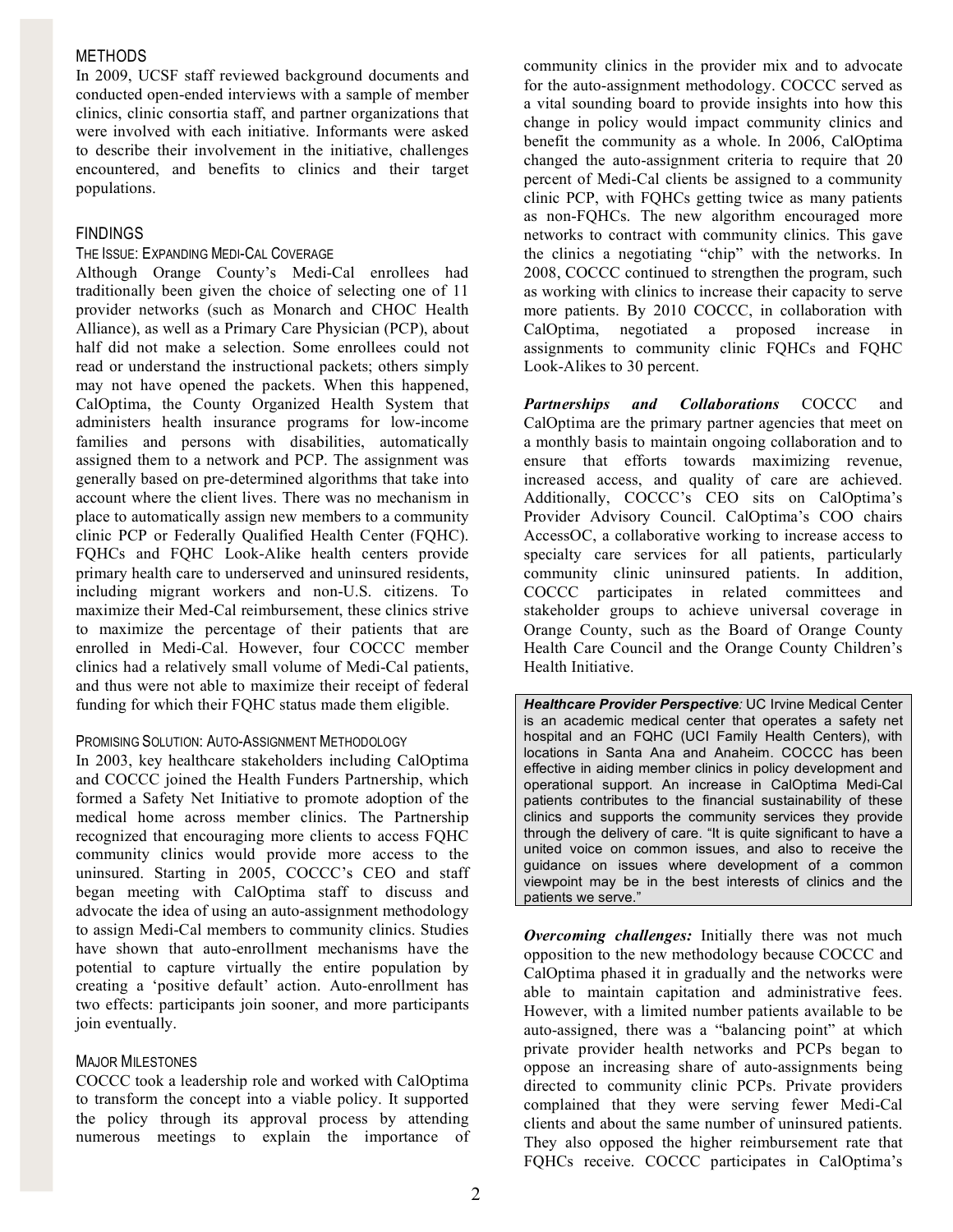Provider Council where it continues to educate stakeholders that FQHCs spend more time with patients and provide a different level of care that merits higher reimbursement. It also explains how the auto-assignment methodology ultimately strengthens the safety net by enabling community clinics to serve more uninsured clients. However, there is still some resistance from private providers who have lost some of their Medi-Cal client population.

Another concern expressed by stakeholders during the negotiation process was that Medi-Cal patients assigned to community clinics would ask to be assigned to a different PCP and/or health network. However, data has shown that 91 percent of patients auto-assigned to community clinics stayed with their assigned community clinic PCP (see **Table 1**).

### ACCOMPLISHMENTS AND BENEFITS

The auto-assignment process greatly increased the number of Medi-Cal patients being seen by COCCC member clinics. The short and long-term outcomes of planning and advocating for this new auto-assignment methodology include:

*Expanded COCCC advocacy capacity:* COCCC has expanded its involvement with countywide coverage expansions—services and insurance—to reduce the barriers to health care for medically underserved populations. COCCC expanded its technical expertise in analyzing clinic utilization data and clinic payer source to become an expert in expanding clinic ability to participate in public insurance programs. It is participating in Orange County Children's Health Initiative to enroll uninsured children in public and private insurance, including the implementation of One-e-App to facilitate enrollment at member clinics. It is now positioned as a key stakeholder among the Orange County healthcare community and continues to advocate, develop and partner with related access initiatives, e.g., Access OC, a specialty care referral project.

*Increased policymaker awareness of safety net and clinic policy issues*: Through negotiations and partnership with CalOptima and key healthcare stakeholders, COCCC successfully educated key policy makers (including the Board of Supervisors, Senator Lou Correa, Assemblyman Jose Solorio, Congresswoman Loretta Sanchez, and members of the Republican Caucus) about the benefits of community clinics through written letters, presentations and in-person meetings.

*Increased policymaker support of safety net and clinic policy issues*: COCCC expanded its visibility and credibility among key policy makers through its leadership role in the process. The COCCC has been asked to take the lead role in forming local healthcare task forces, conducting town hall meetings, and being a spokesperson on healthcare issues (such as for the Orange County Register, American Decision Radio, and Saddleback Radio).

*Strengthened clinic operations:* In November 2006, there were 16,000 CalOptima Medi-Cal members assigned to community clinics as PCPs (8 percent of all members). By July 2009, this had increased to 37,000 CalOptima Medi-Cal members assigned to community clinic PCPs (17 percent of all members). Even non-FQHC community clinics have experienced an increase in Medi-Cal patients. During the first nine months of 2008, community clinic patient volume increased between 20-40 percent in participating clinics (see **Table 1)**. Another benefit is that this auto-assignment methodology encourages non-FQHC clinics to pursue FQHC status because of the increased number of Medi-Cal patients assigned as FQHC's. There are now 5 Federally Qualified Health Centers in Orange County, up from 1 FQHC in 2004.

**Table 1: CalOptima Members Assigned to Community Clinics: January - September 2008**

| <b>Community Clinic</b><br><b>Assignments</b>    | <b>FQHCs</b> | <b>Non</b><br><b>FQHCs</b> | <b>TOTAL</b> |      |
|--------------------------------------------------|--------------|----------------------------|--------------|------|
| Stayed with Same<br><b>PCP and Network</b>       | 1,969        | 1,930                      | 3.899        | 91%  |
| Chose a Different<br>PCP (same Network)          | 38           | 49                         | 87           | 2%   |
| Chose a Different<br>Health Network (and<br>PCP) | 107          | 84                         | 191          | 4%   |
| Lost Eligibility                                 | 65           | 49                         | 114          | 3%   |
| <b>TOTAL Assigned</b><br><b>Members</b>          | 2,179        | 2,112                      | 4,291        | 100% |

In addition to negotiating the auto-assignment methodology on behalf of member clinics, COCCC worked with member clinics to increase their capacity to serve upwards of 30 – 50 percent more patients by hiring a consultant to examine clinic operations, identify gaps in capacity, and recommend new strategies to improve clinic operations.

*Clinic Experience:* Vietnamese Community of Orange County Inc.'s Asian Health Center became a FQHC Look-Alike in 2007. Historically, it had a low percentage of Medi-Cal patients—5 percent of all patient encounters. Under the auto assignment process, patient encounters increased from 26 in 2007 to 174 encounters in 2008; reimbursement increased from \$51 to \$115 per encounter. Increased utilization from the auto assignment process has enabled the Center to expand its front-line role in meeting the health care needs of Vietnamese Americans. This was also a positive step to strengthening operations and expanding access, including implementing strategies to enhance Medi-Cal retention and modest salary increases for critical positions.

### *Increased services for the underserved and uninsured*

Many of these patients were already using community clinics, but not as a medical home which encourage patients to access needed services early on, such as well-adult prevention visits. Findings from one-on-one interviews with patients indicate that auto-assigned Medi-Cal patients are interested in the broad range of services that the community clinics offer and are pleased with their relationships with their care provider. Last, increased